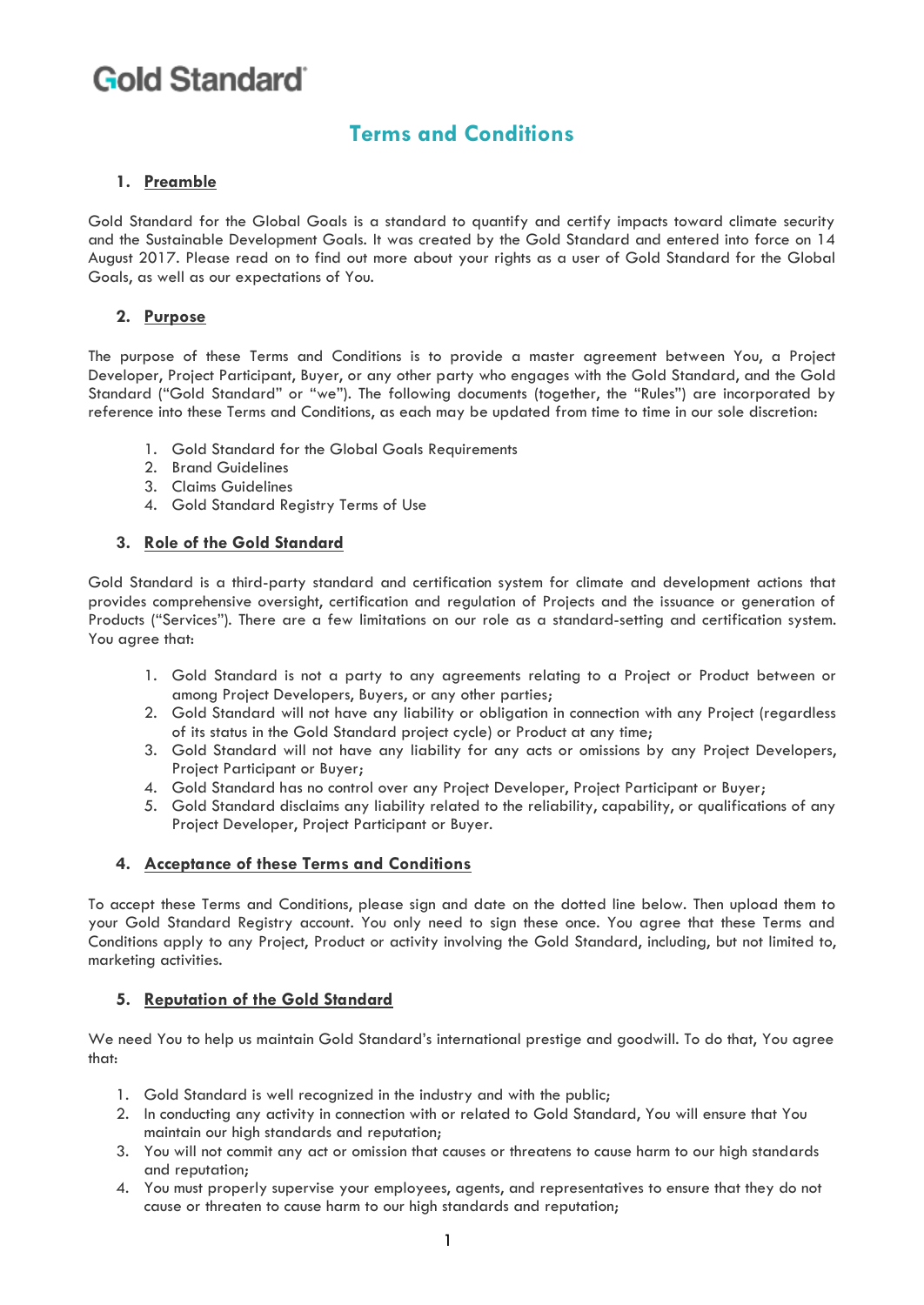- 5. You will comply with the Rules at all times; and
- 6. You will cooperate reasonably and in good faith with us to maintain our high standards and reputation.

#### **6. Gold Standard Registry**

The Gold Standard Registry is Gold Standard's electronic database that stores and publically displays Data about Projects and Products for transactional and informational purposes. All Projects and Products must be recorded on The Gold Standard Registry.

You understand and agree that once You submit Project or Product Data to the Gold Standard, such Data becomes the property of the Gold Standard.

#### **7. Payments**

You are responsible for paying all fees that you owe to Gold Standard on time and in full. All prices quoted by Gold Standard are in US Dollars. All payments must be made in US Dollars.

**For Project reviews.** We will send you an invoice before a review is scheduled to begin. The review will not begin until you pay the invoice in full. You are responsible for paying your Gold Standard bill in full within 30 days of the date of the invoice or it will be considered past due and interest will be applied. If you fail to pay your bill after 60 days, we may suspend your Gold Standard Registry account and you will be subject to the Account Reactivation Fee.

**For other Services.** We will send you an invoice for any Service before the Service is scheduled to begin. The Service will not be rendered until you pay the invoice in full. You are responsible for paying your Gold Standard bill in full within 30 days of the date of the invoice or it will be considered past due and interest will be applied. If you fail to pay your bill after 60 days, we may suspend your Gold Standard Registry account and you will be subject to the account reactivation fee.

**Interest.** For any bill past due you will pay interest at a rate of 2% above LIBOR, compounded daily until payment is made in full (including any such interest).

#### **8. Intellectual Property**

We take intellectual property rights very seriously. We comply with intellectual property laws and industry best practices to maintain the integrity of our brand and the market for Gold Standard-certified Products. The names "The Gold Standard Foundation", "Gold Standard," and "Gold Standard for the Global Goals" and any other Gold Standard mark, phrase, logo and design that we use in connection with our Services are Gold Standard's intellectual property. If you'd like to use our trademarks, please follow our Brand Guidelines.

You agree that we have the right to take action against you if you misuse or misappropriate our intellectual property in any way that is false, deceptive, or misleading. Such action may include, but is not limited to, terminating your account on the Gold Standard Registry or taking legal action against you under the applicable law.

If you would like to notify us of alleged infringement of Gold Standard's intellectual property, please send an email to [legal@goldstandard.org.](mailto:legal@goldstandard.org)

#### **9. Claims**

You may make certain claims depending on your Project and Product. We take claims very seriously. You agree to comply with our Claims Guidelines in order to maintain the integrity of our brand. You also agree that we have the right to take action against you if you breach the Claims Guidelines or otherwise make any false, deceptive, or misleading claims.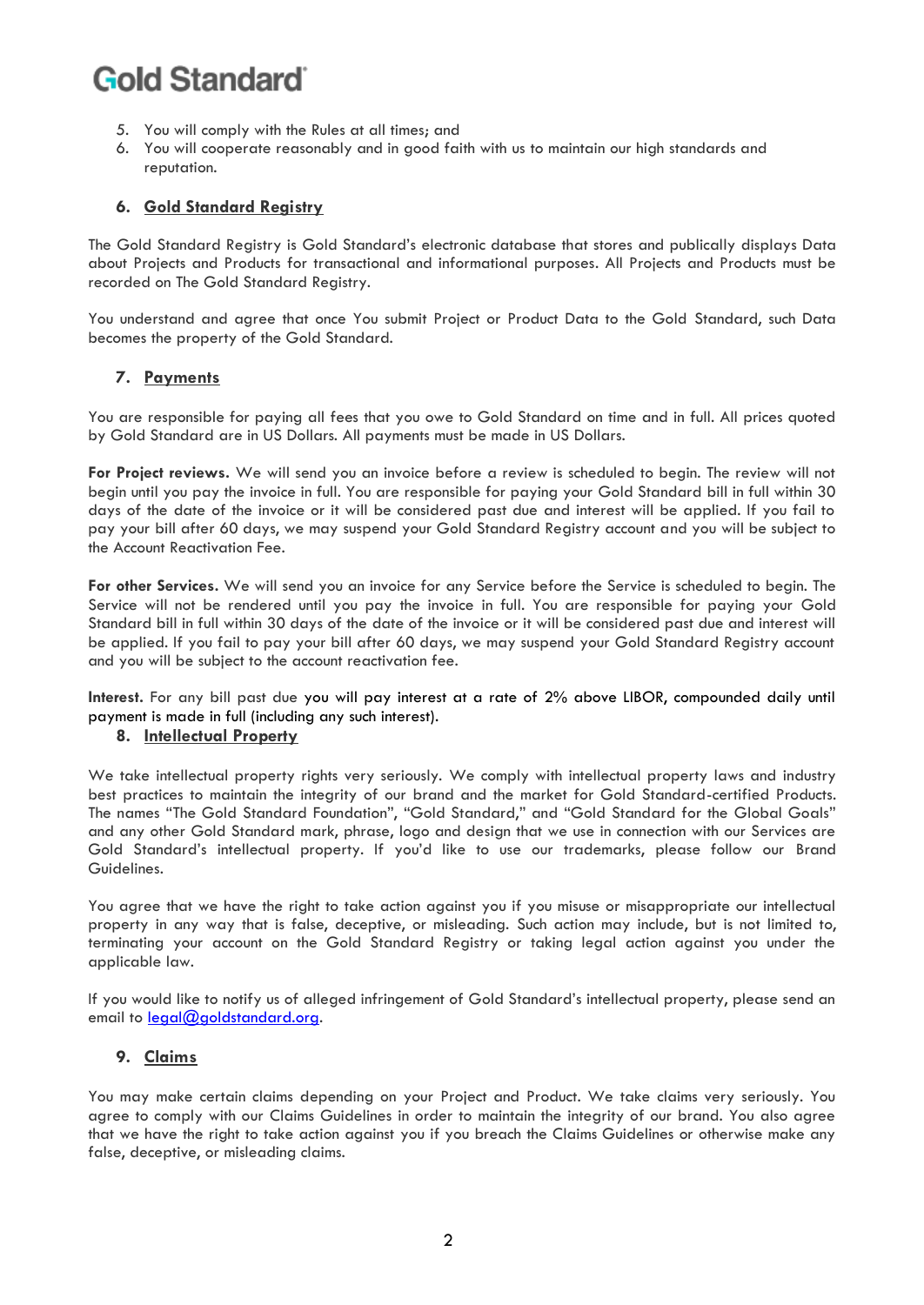If you would like to notify us of an alleged infringement of our Claims Guidelines, please send an email to [legal@goldstandard.org.](mailto:legal@goldstandard.org)

### **10. Microscale Scheme** (for Microscale Carbon projects only)

Gold Standard offers Microscale Projects the opportunity to participate in the Gold Standard Validation Fund and the Gold Standard Verification Fund (together, "Funds") to streamline costs. You agree that we have the sole power and authority to manage these Funds. At all times, any assistance from the Funds is subject to the availability of funding. We do not make any representation, warranty, or guarantee of any kind in connection with the Funds.

## **11. Compliance Buffer** (for LUF Carbon projects only)

The Gold Standard Compliance Buffer ("Compliance Buffer") is a holding account for GS VERs that is administered by Gold Standard. Its purpose is to ensure the permanence of emissions reductions that have been certified by Gold Standard from Land Use and Forestry ("LUF") Projects. In the event that emissions reductions from a Project are reversed, Gold Standard will promptly retire the equivalent number of GS VERs from the Compliance Buffer.

Each time Gold Standard issues GS VERs for emissions reductions achieved by a LUF Project, Gold Standard will automatically deduct twenty percent (20%) of the GS VERs to be issued for contribution to the Compliance Buffer ("Buffer Credits"), unless You notify us in writing prior to issuance that You want to use eligible substitute credits. In that case, You must promptly transfer such substitute credits to us. You will take all necessary measures to promptly transfer good legal title to Buffer Credits and/or substitute credits to Gold Standard. Please note that You may only substitute credits at the time of issuance. Credits cannot be exchanged for substitute credits after they are placed in the Compliance Buffer.

You understand and agree that Gold Standard holds all rights to, ownership of and control over the Compliance Buffer and the GS VERs held in same. Nothing in this Agreement or in the Rules shall give You any right to, ownership of or control over the Compliance Buffer or the GS VERs held by the Compliance Buffer at anytime.

Gold Standard may, from time to time, change the required Buffer Credit contribution percentage if Gold Standard determines, in its sole discretion, that the contribution percentage of Buffer Credits required should be modified.

You understand and agree that You have an affirmative responsibility to immediately notify Gold Standard in the event of a reversal of emissions reductions from a LUF Project.

### 12. **Appeals Mechanism** (for Carbon projects only)

If you disagree with a final decision made by Gold Standard in connection with the issuance or Labelling of a Unit, we offer an appeals mechanism in partnership with the International Bureau of the Permanent Court of Arbitration. Please contact [legal@goldstandard.org](mailto:legal@goldstandard.org) for more information about the appeals mechanism.

### **13. Termination**

**Termination by You.** You may terminate your relationship with Gold Standard at any time by closing your Gold Standard Registry account. Depending on the circumstances of the termination, closing your Gold Standard Registry account may not affect the availability of your Data on the Gold Standard Registry. Please note, though, that You will still have to pay any outstanding bills due to Gold Standard.

**Termination by Gold Standard.** We may terminate or suspend your Gold Standard Registry account at any time, for any reason, and without advance notice. If we do so, it's important to understand that You don't have a contractual or legal right to continue to have access to your Registry account or Data.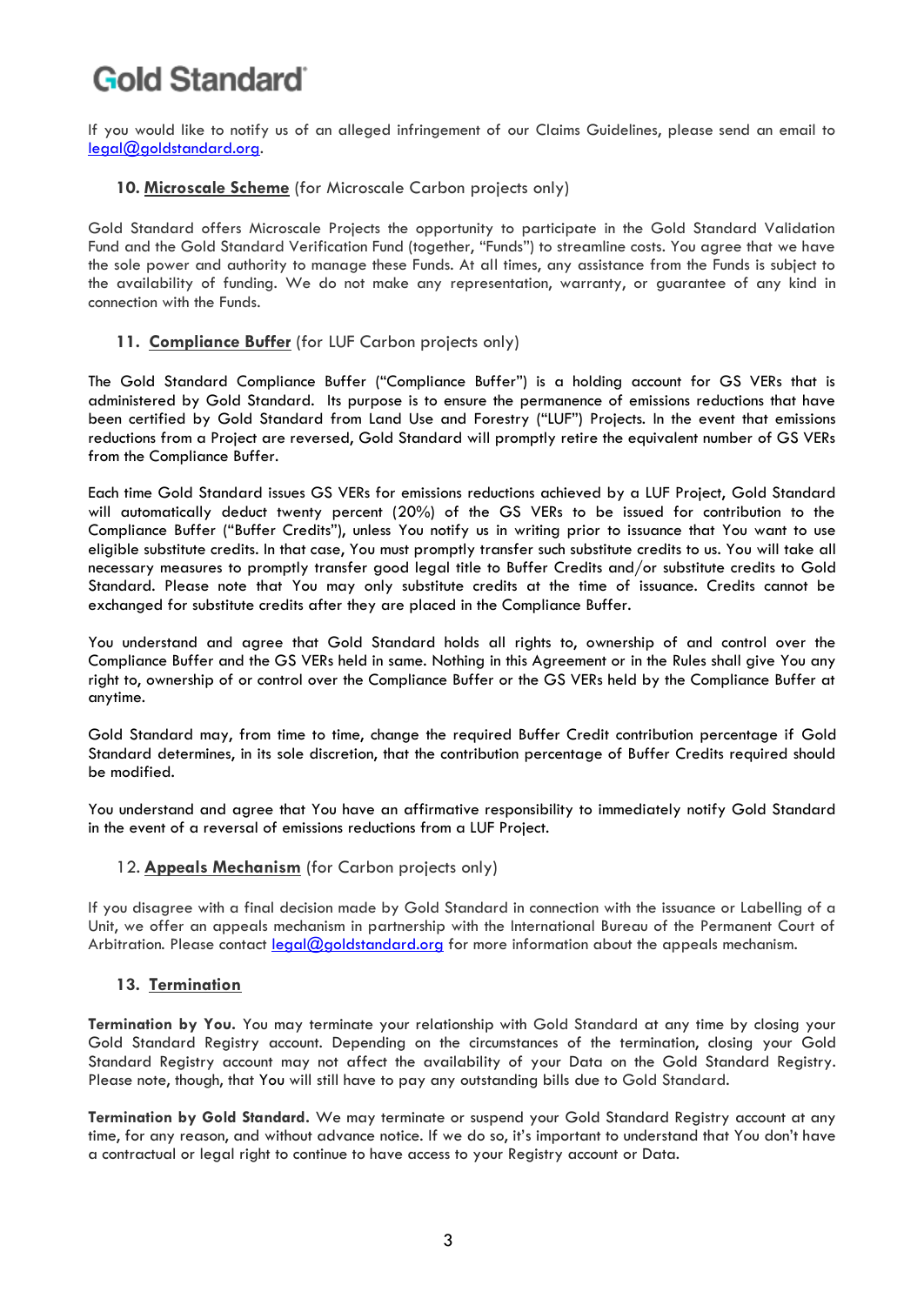**We may discontinue Services.** Gold Standard reserves the right to change, suspend, or discontinue any of the Services to anyone at any time, for any reason. We will not be liable to You for the effect that any change to any Service may have on You, including your revenue or ability to generate revenue.

### **14. Indemnification (or If We Are Sued Because Of You.)**

If Gold Standard is sued as a result, in whole or in part, of your breach of these Terms and Conditions, then You will defend, indemnify, and hold Gold Standard harmless from all damages and third-party claims. We reserve the right to handle our legal defense however we see fit, even if You are indemnifying us, in which case You agree to cooperate with us so we can execute our legal strategy.

### **15. Warranties and Limitations of Liability (or What You Can't Sue Us For)**

Gold Standard does not provide any representation or warranty:

- 1. Other than a Product has met our rules and procedures based on the information presented to us during certification;
- 2. As to the reliability, capability, or qualifications of any Project Developer, Project Participant, or Buyer;
- 3. For information and assessments received in good faith from third parties.

To the extent allowed by the applicable law, we disclaim all warranties whether express or implied.

#### **16. Dispute Resolution**

If, at any time, You are upset with Gold Standard, please let us know so we can try to resolve your issue. But if we can't, then these are the rules that will govern any dispute:

- 1. **Governing Law.** These Terms and Conditions are governed by the laws of Switzerland, without regard to its conflict of laws rules. These laws will apply no matter where in the world You live.
- 2. **Good Faith Negotiation**s. We should first try to resolve the conflict through good faith negotiations. Send us a notice of the issue, and we will work with You for 10 days to try to resolve it.
- 3. **Legal Proceedings.** If no resolution is reached after good faith negotiations, either party may choose to commence legal proceedings. You agree that the courts at the registered seat of Gold Standard in Switzerland are exclusively competent for these proceedings.
- 4. **Certification During Legal Proceedings**. Gold Standard may choose to suspend certification of your Project during legal proceedings to protect our independence and your Project.

#### **17. General Provisions**

Here are some additional house rules to which You agree:

- 1. At all times You will provide data or information to Gold Standard that is true and accurate.
- 2. Any intellectual property You submit to Gold Standard does not violate the intellectual property rights of a third party.
- 3. Please don't assign these Terms and Conditions to another party without our prior written consent.
- 4. We may change these Terms and Conditions from time to time. If we believe the changes are material we will let You know by sending You an email. Changes will become effective upon posting to our website. You are responsible for reviewing and becoming familiar with any changes. Your use of the Services following the changes constitutes your acceptance of the updated Terms and Conditions.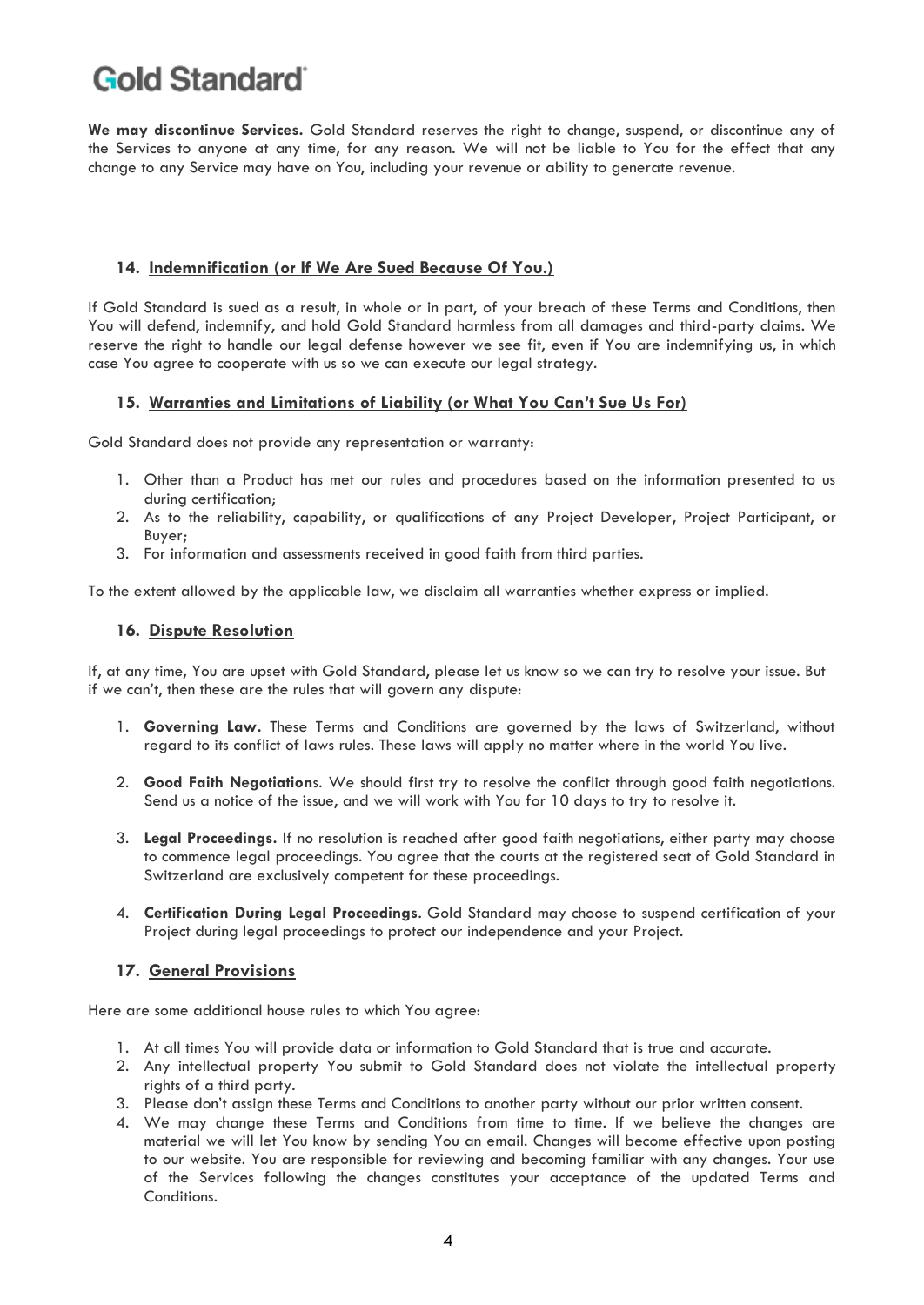- 5. These Terms and Conditions supersede any previous Terms and Conditions that you may have signed in the past.
- 6. If any part of these Terms and Conditions is found to be unenforceable, that part will be limited to the minimum extent necessary so that the remaining provisions will be in full force and effect.
- 7. Our failure to enforce any part of these Terms and Conditions is not a waiver of our right to later enforce that or any other part.
- 8. We may assign any of our rights and obligations under these Terms and Conditions.

### **18. Definitions**

"Gold Standard for the Global Goals" has the meaning ascribed to it in the Preamble.

"Gold Standard for the Global Goals Requirements" is the document that provides the rules for any Project seeking Gold Standard certification under Gold Standard for the Global Goals.

"Brand Guidelines" is the document that provides the rules for any individual or entity who seeks to use Gold Standard's intellectual property.

"Buffer Credits" has the meaning ascribed to it in Clause 10.

"Buyer" means any individual or entity that purchases a Product.

"Claims Guidelines" is the document that provides the rules for any individual or entity who has purchased a Product and who seeks to make a claim in connection with such purchase.

"Compliance Buffer" has the meaning ascribed to it in Clause 10.

"Data" means all information, including, but not limited to, transactional information, environmental information, Project-related information, Product-related information, and Impact-related information provided by You to Gold Standard.

"Funds" has the meaning ascribed to it in Clause 9.

"Gold Standard Registry" has the meaning ascribed to it in Clause 5.

"Gold Standard Registry Terms of Use" is the document that provides the contractual obligations between the Gold Standard and any Gold Standard Registry account holder, as it may be amended from time to time.

"Impact" means all legal and equitable right, title, interest and benefit arising from or associated with the (1) the protection, conservation or enhancement of the environment or biodiversity, (2) the mitigation or adaptation of climate change, or (3) any other legal and equitable right, title, interest or benefit relating to an environmental or social benefit as may be created either by law, the Rules, contract or otherwise. Impacts may be conveyed as Units or in Statements.

"Product" means any Gold Standard-certified Unit, Impact or Statement.

"Project" means any activity that generates an Impact and which has been submitted to the Gold Standard for review and certification.

"Project Developer" means the leading individual or entity that is involved with the development of a Project that is seeking, or has achieved, certification by the Gold Standard

"Project Participant" means a supporting individual or entity that is involved with the development of a Project that is seeking, or has achieved, certification by the Gold Standard.

"Rules" has the meaning ascribed to it in Clause 1.

"Services" has the meaning ascribed to it in Clause 2.